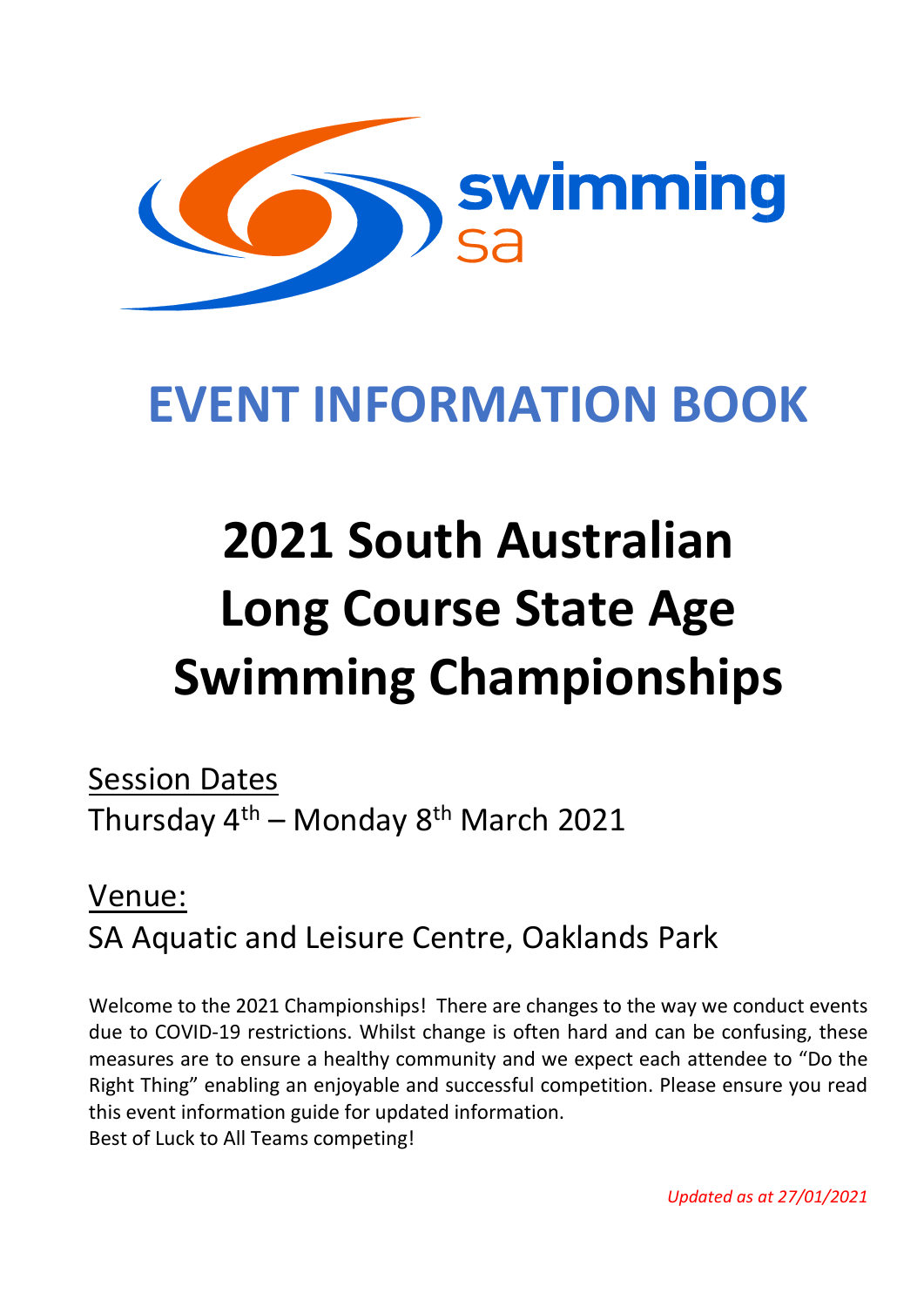# Contents

| 1.  |  |
|-----|--|
| 2.  |  |
| 3.  |  |
| 4.  |  |
| 5.  |  |
| 6.  |  |
| 7.  |  |
| 8.  |  |
| 9.  |  |
| 10. |  |
| 11. |  |
| 12. |  |
| 13. |  |
| 14. |  |
| 15. |  |
| 16. |  |
| 17. |  |
| 18. |  |
| 19. |  |
| 20. |  |
| 21. |  |
| 22. |  |
| 23. |  |
| 24. |  |
| 25. |  |
| 26. |  |
| 27. |  |
| 28. |  |
| 29. |  |
| 30. |  |
| 31. |  |
| 32. |  |
| 33. |  |
| 34. |  |
| 35. |  |
| 36. |  |
| 37. |  |
|     |  |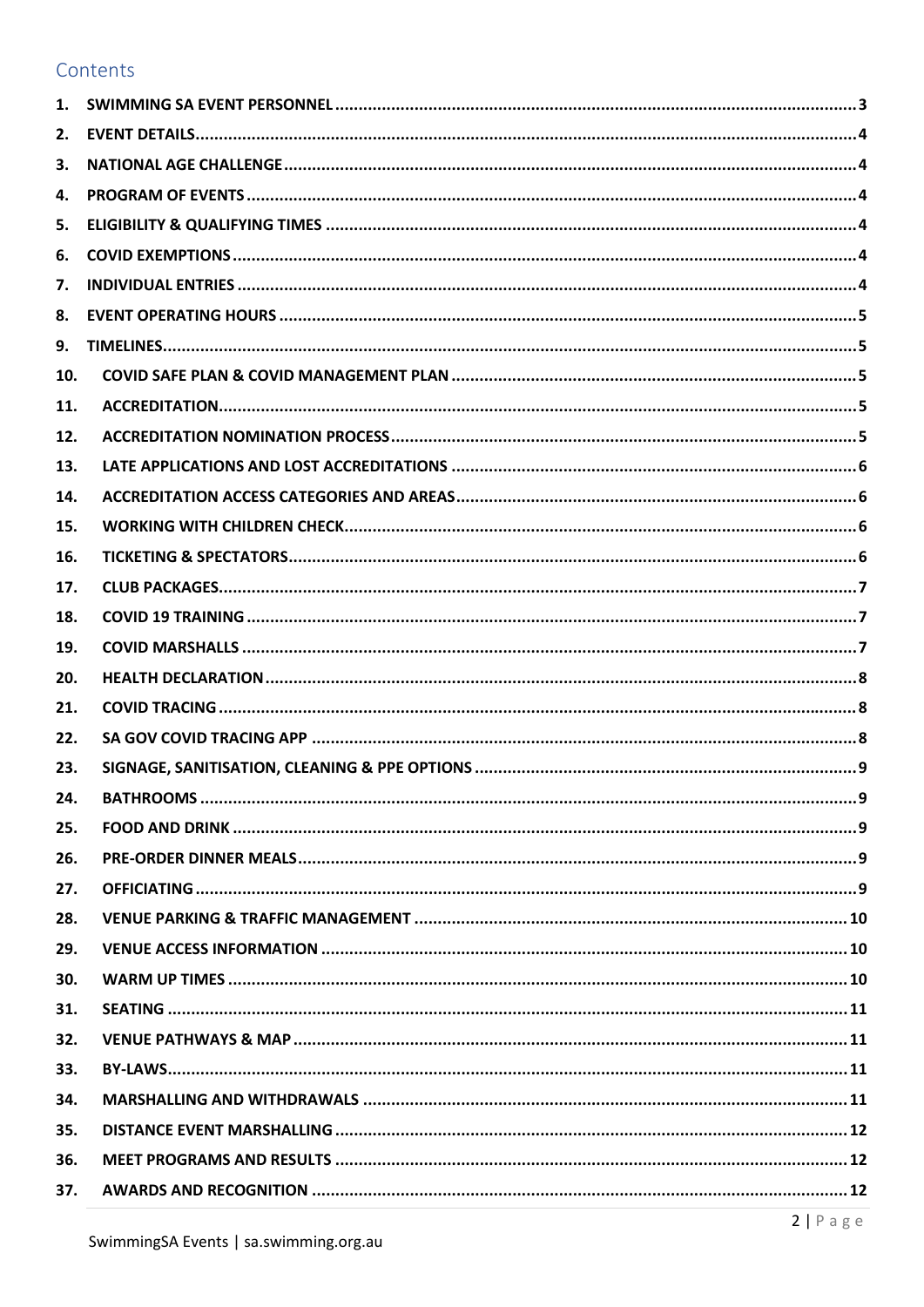

# <span id="page-2-0"></span>1. Swimming SA Event Personnel

| <b>NAME</b><br> | . | <b>CT DETAILS</b> |
|-----------------|---|-------------------|
|-----------------|---|-------------------|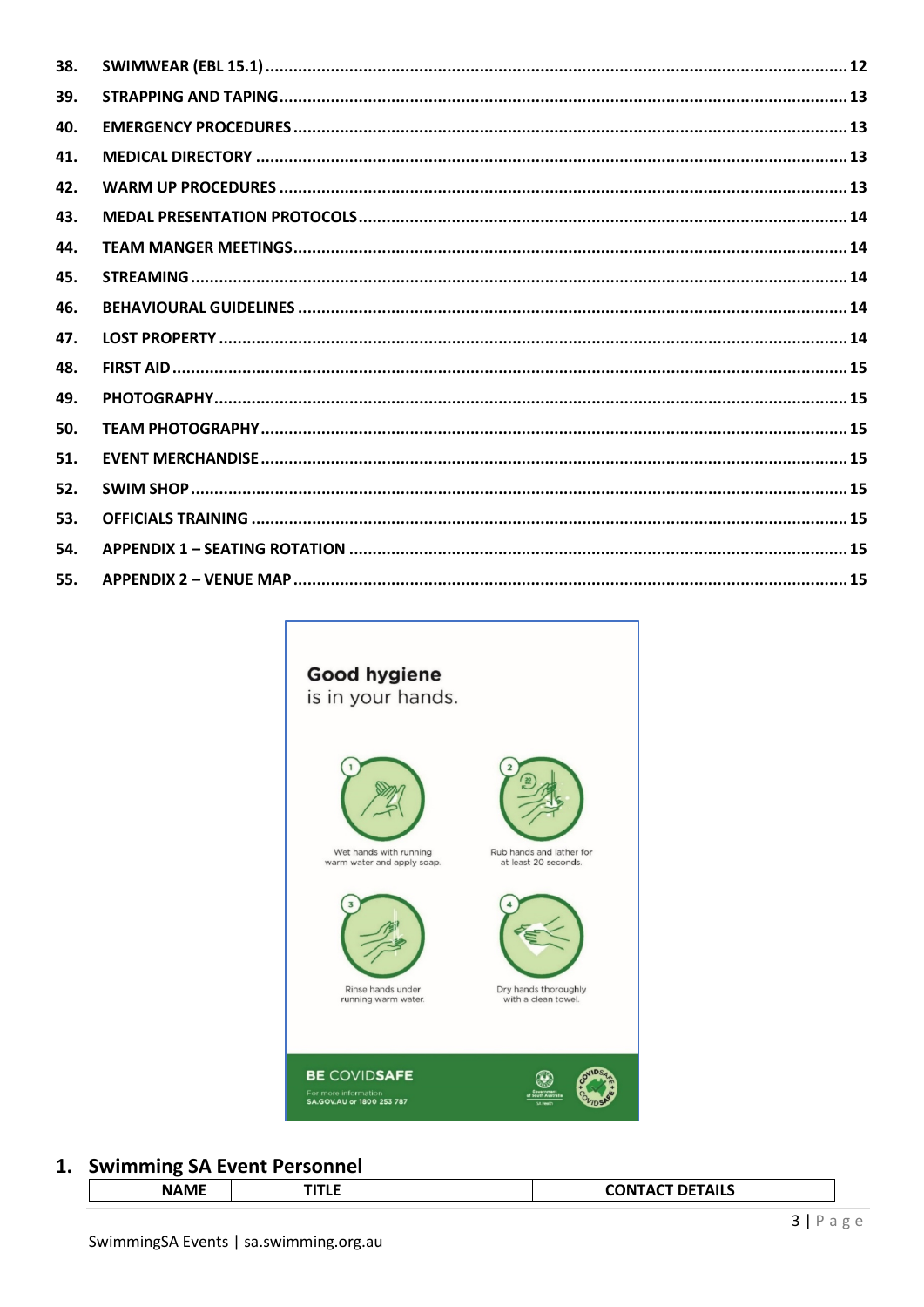| Michelle Doyle | <b>Chief Executive Officer</b>         | michelle.doyle@sa.swimming.org.au |  |
|----------------|----------------------------------------|-----------------------------------|--|
|                |                                        | 0438 040 403                      |  |
| Cory Bampton   | Athlete and Coach Performance Officer  | cory.bampton@sa.swimming.org.au   |  |
| Leanne Beames  | Events, Records and Results Officer    | leanne.beames@sa.swimming.org.au  |  |
| Tania Carlino  | <b>Technical Officials Coordinator</b> | tania.carlino@sa.swimming.org.au  |  |
| Daniel Lawlor  | Club Development Officer               | daniel.lawlor@sa.swimming.org.au  |  |
| Tanya Matic    | Administration and Membership Officer  | tanya.matic@sa.swimming.org.au    |  |

# <span id="page-3-0"></span>**2. Event Details**

The 2021 South Australian Long Course Age Swimming Championships *(State Age)* is one of three flagship events on the SwimmingSA calendar. This event will showcase our state's best and emerging talent, with the event to be held at South Australia's premier aquatic venue, the SA Aquatic and Leisure Centre over three days. It is expected that 700+ athletes will compete at this event from regional South Australia as well as interstate visitors.

# <span id="page-3-1"></span>**3. National Age Challenge**

The Challenge, which is designed for girls and boys (11-14 years old), is an exciting and fresh concept that will encourage swimmers and their coaches to prepare for meaningful competition at the conclusion of the long course season and will be used as a steppingstone in their journey in the sport. Recognising the change in national age bands throughout the swimming program, the State Based National Age Challenge gives younger swimmers who are not yet eligible to compete at Age Championships the opportunity to compete at state competitions and

acquire a national virtual ranking in events – allowing them to see where they're positioned against competitors from around the country. Following the conclusion of all seven meets, Swimming Australia will create a national ranking which will be recognised and celebrated on Swimming Australia's website.



# <span id="page-3-2"></span>**4. Program of Events**

This is a championship meet under the performance strand of the South Australian competition structure. The 2021 State Age Championships is a combination of timed finals and heat/final events for swimmers aged 10yrs - 18yrs[. Click Here](https://edit-sa.swimming.org.au/sites/default/files/assets/documents/Event%20List%20%26%20Qualifying%20Times.pdf) for the event listing and qualifying times.

# <span id="page-3-3"></span>**5. Eligibility & Qualifying Times**

Swimmers age as at  $1^{st}$  Day of the meet ( $4^{th}$  March 2021). Qualifying times apply to this event. Times must have been achieved in a Long Course Pool (50m) since the 1<sup>st</sup> October 2017.

# <span id="page-3-4"></span>**6. COVID Exemptions**

Due to recent restrictions and lack of competition opportunities across the summer season the following exemptions are being made for the 2021 LC State Age Championships:

Short Course Times are being accepted for the event. Those entering with a Short Course time will be seeded on the qualifying time for the event.

Swimmers wishing to enter the 800m or 1500m freestyle who do not have a qualifying time may enter using their 400m time. No further exemptions will be granted for swimmers who do not meet the qualifying time.

 10yr old swimmers have been added back into the championship competition and this age group will race at the meet for the last time.

# <span id="page-3-5"></span>**7. Individual Entries**

All individual and relay team entries must be lodged through Swim Central - [Click Here](https://swimcentral.swimming.org.au/bounce?returnUrl=%2Fevents%2F96161179-71e9-41da-91bd-c02212cf2a45%2Fnominations) to enter **Entries close 9am Monday 15th February 2021**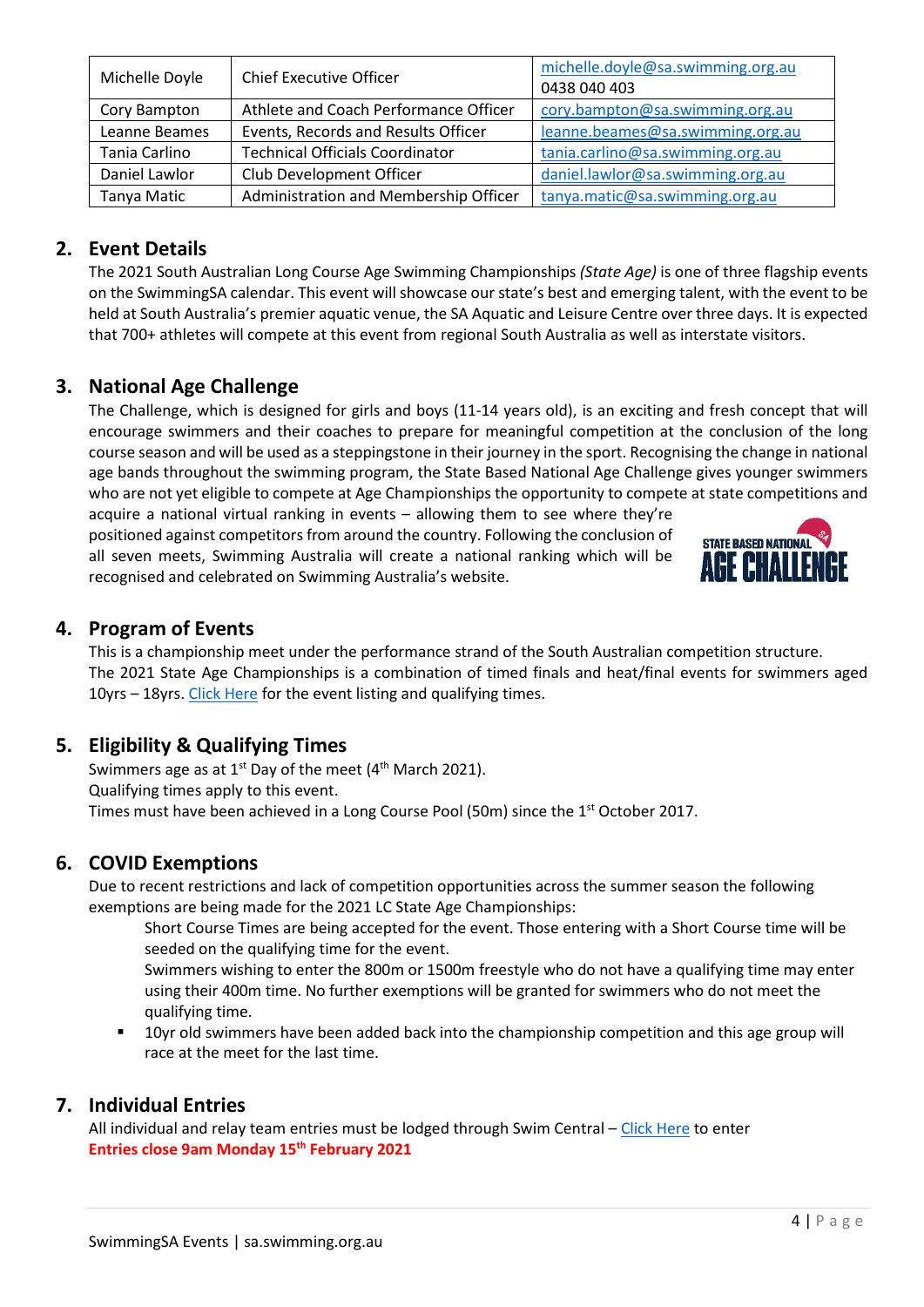# <span id="page-4-0"></span>**8. Event Operating Hours**

**Pre-Meet Training:** Due to this meet being conducted on a school day there will be no pre-meet training. All athletes will be able to access the venue for training during the meet warm up times commencing 3:30pm Thursday 4<sup>th</sup> March 2021.

**Accreditation & Ticketing Help Booth**: Open daily during the championships from 7:15am & 3:15pm daily.

**Club packages collection date/time:** Thursday 4th March 2021 during business hours from SwimmingSA Office – Please sign in a SAALC reception to access the premises. Club packs may also be collected from the ticket booth during the Championships.

# <span id="page-4-1"></span>**9. Timelines**

All session timelines are provided as a guide only and can change. Any major revisions to the timeline will be provided at the Team Managers meeting daily. [View Timelines Here](https://sa.swimming.org.au/events/202021-sa-state-age-lc-championships)

# <span id="page-4-2"></span>**10. COVID Safe Plan & COVID Management Plan**

The COVID-Safe plan is available for all attendees to review as per SA Government direction requirements. Please log into Swim Central and review the event details to view a copy should you wish to reference this. SwimmingSA and SAALC have been granted permission to proceed under our approval COVID Management Plan. This allows us to have up to 2000 persons on site. We appreciate your continued assistance with ensuring we are all COVID compliant and Safe.

# <span id="page-4-3"></span>**11. Accreditation**

A photo accreditation system will be implemented by SwimmingSA to provide access control at the Championships. All coaches, athletes, team supports, sport science, event management, media, volunteers, and technical officials must wear their accreditation in a visible position whilst inside the venue. **Accreditations will be collected by your club in their Club Pack.**

# <span id="page-4-4"></span>**12. Accreditation Nomination Process**

This procedure should be read in conjunction with the following policies:

- **Team Managers Policy [\(click here\)](https://sa.swimming.org.au/sites/default/files/assets/documents/5002%20-%20Club%20Team%20Manager%20Policy%20-%2027%2006%202016.pdf)**
- **Pool Deck Access Policy [\(click here\)](https://sa.swimming.org.au/sites/default/files/assets/documents/5012%20-%20Pool%20Deck%20Access%20Policy%20-%2025%2008%202017.pdf)**
- **Sports Science Policy [\(click here\)](https://sa.swimming.org.au/sites/default/files/assets/documents/5017%20-%20Sports%20Science%20Sports%20Medicine%20Policy%20-%2009%2012%202016.pdf)**

To ensure that all personnel attending the event are issued with the appropriate pass please ensure you nominate via Swim Central. [Click Here](https://swimcentral.swimming.org.au/events/96161179-71e9-41da-91bd-c02212cf2a45/positions) to nominate.

#### *Note: Athletes do not need to apply for accreditation*

#### Accreditation Nominations

- **For Coaches and Team Support close 9am 15th February 2021**
- **For Technical and Volunteer Officials close 9am 22nd February 2021**

#### **For Team Support –** Nominations are accepted from clubs as per the following ratio:

| No. of Competitors | Max numbers of team managers/support allowed per session |
|--------------------|----------------------------------------------------------|
| 20 or less         |                                                          |
| $21 - 40$          |                                                          |
| 41-60              |                                                          |
| $61+$              |                                                          |

Any club found to be exceeding their quota will be required to withdraw additional applications.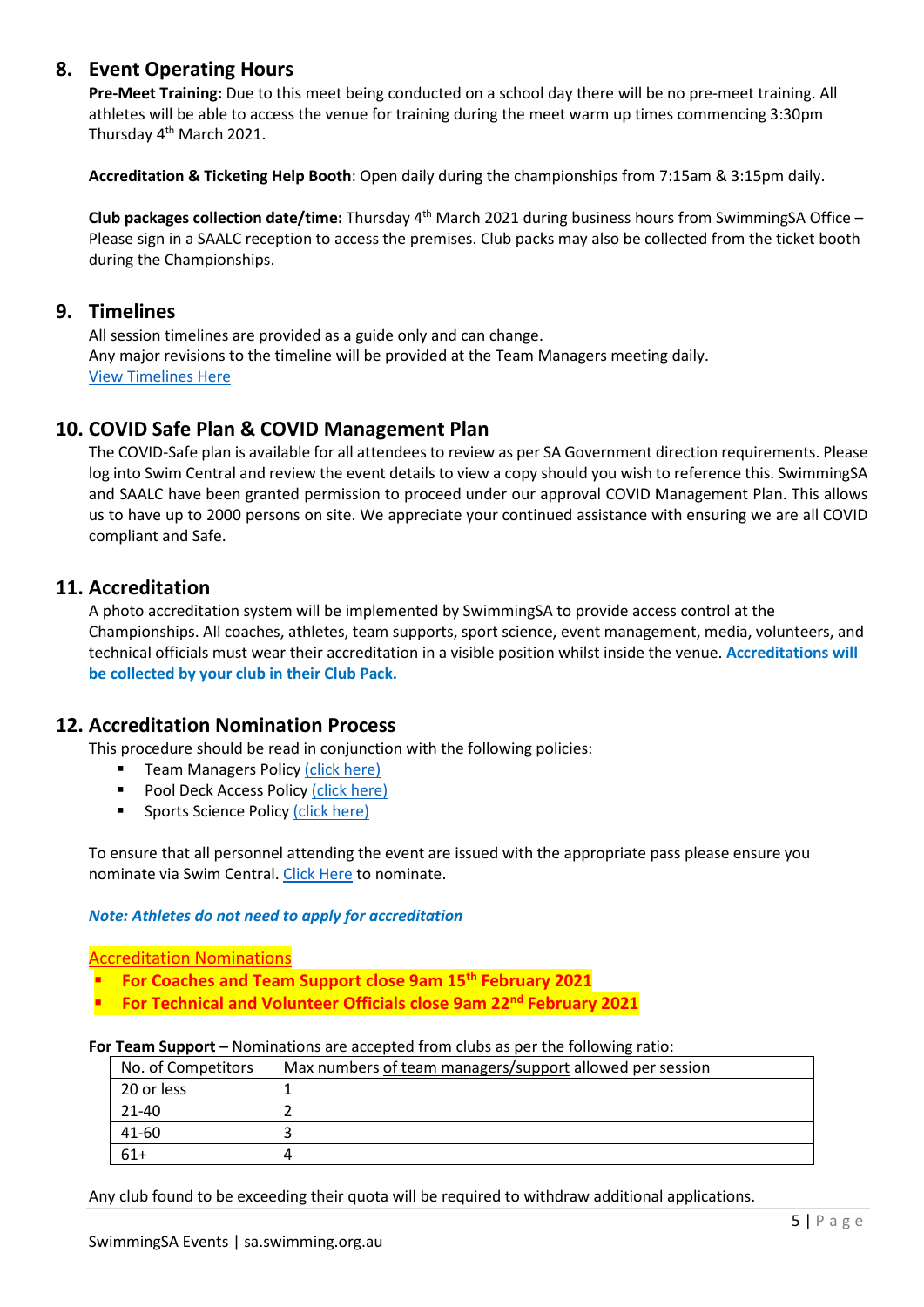# **For Technical and Volunteer Officials**

This nomination includes nominating for your official positions. Your accreditation pass replaces your officials' ticket.

# **For Coaches and Assistant Coaches**

All accredited coaches and assistant coaches are permitted to attend the Championships. They must nominate through Swim Central and must wear their accreditation at all times.

It is the responsibility of the club to ensure any application stating affiliation to their club is in fact an approved representative with the appropriate background checks in place.

# <span id="page-5-0"></span>**13. Late Applications and Lost Accreditations**

Accreditation applications which are submitted late are subject to approval by SwimmingSA and will be charged at a cost of \$50.00. Should you lose or misplace your accreditation pass, replacement passes are available for purchase at \$25.00 per pass. \$15.00 of this amount will be refunded if the lost or misplaced accreditation is found and returned to event entry.

# <span id="page-5-1"></span>**14. Accreditation Access Categories and Areas**

| <b>Access Category</b>                | <b>Access Areas</b>                                                                                                                                                                                   |
|---------------------------------------|-------------------------------------------------------------------------------------------------------------------------------------------------------------------------------------------------------|
| Athletes                              | All competition areas including field of play for duration of event                                                                                                                                   |
| <b>Technical Officials &amp;</b>      | All competition and event administration areas on the day/s that you are                                                                                                                              |
| <b>Event Volunteers</b>               | rostered to officiate/volunteer only                                                                                                                                                                  |
| Coaches &<br><b>Assistant Coaches</b> | Warm-up pool, event corridor, viewing platforms (no access to field of play<br>or event administration/control areas unless otherwise specified) for<br>duration of event                             |
| Team Support                          | Warm-up pool, event corridor (no access to field of play or event<br>administration areas unless otherwise specified) on the day/s that you are<br>registered for only - clubs must not exceed quota. |
| <b>Executive VIP</b>                  | All areas excluding field of play for duration of event unless otherwise<br>specified on accreditation pass.                                                                                          |
| Production, Staff, &                  | All areas for duration of event unless otherwise specified on accreditation                                                                                                                           |
| Contractors                           | pass.                                                                                                                                                                                                 |

Your accreditation pass allows you free entry into the venue only on the days specified on your pass. WITHOUT YOUR ACCREDITATION PASS YOU WILL NOT BE ALLOWED ENTRY INTO THE ACCREDITED AREAS

# <span id="page-5-2"></span>**15. Working With Children Check**

All persons applying for event accreditation (excluding athletes and those aged under 14) must hold a current Working With Children Check which may be in the form of a DCSI or DHS Clearance. Note: Police Clearances and teacher registrations are no longer legally acceptable forms of evidence of your WWCC status.

Your WWCC must be loaded to your Swim Central Profile and must be valid at the time of the meet.

# <span id="page-5-3"></span>**16. Ticketing & Spectators**

# **Each swimmer may now be accompanied by ONE Spectator. Please keep an eye on announcements for changes to this number.**

**All spectators must pre-purchase a ticket to enter the venue**. Tickets must be purchased through Swim Central. Limited tickets will be available at the Ticket-booth onsite. On-Site ticket prices are more expensive please prepurchase to avoid queuing and save money. No Cash will be accepted at the ticket booth.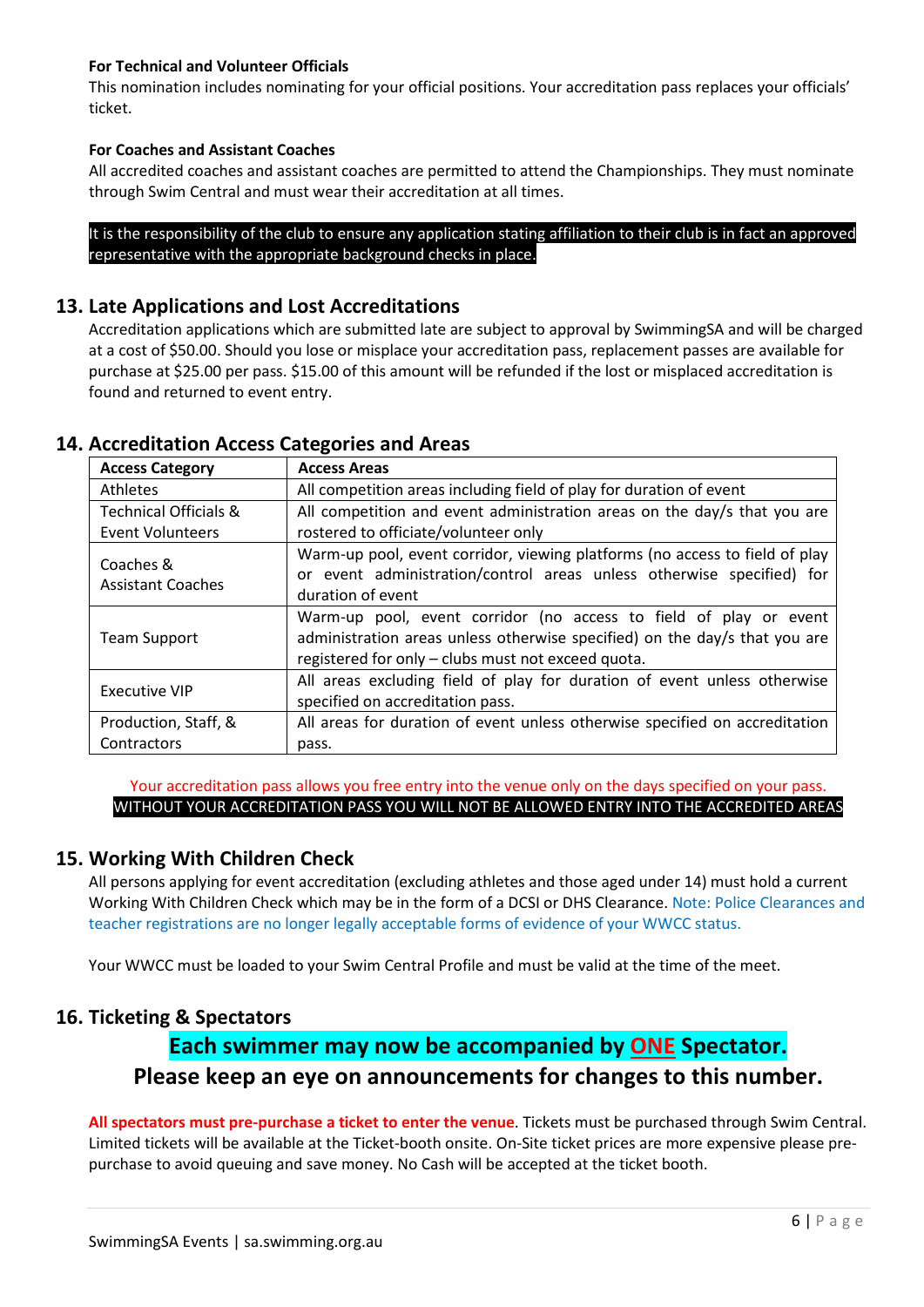Attendees do not need to print your ticket. You will be asked for your name/QR Code and to reconfirm your health status upon entry to the venue.

Please note: if you are officiating your child may be accompanied by their two other spectators in the grandstand. Officials do not require a spectator ticket but must be nominated online through swim central.

Ticketing purchases for the upcoming session close at the conclusion of the prior session.

# **[Click Here](https://swimcentral.swimming.org.au/bounce?returnUrl=%2Fevents%2F96161179-71e9-41da-91bd-c02212cf2a45%2Ftickets) to purchase Spectators Tickets**

# <span id="page-6-0"></span>**17. Club Packages**

Each club must collect their club package which contains their club's allocation of programs, accreditation passes for athletes, coaches and team support, relay confirmation sheets and other event notices. These can be collected by an authorised club representative from the SwimmingSA office during the business hours of 9am – 5pm the day prior to the meet or on the first day of competition from the Ticket Booth. Please note COVID Tracing procedures apply when visiting SAALC.

# <span id="page-6-1"></span>**18. COVID 19 Training**

Attendees must undertake COVID Training relevant to their role at the event.

All Officials and Coaches must undertake the Infection Control Training – [Click Here](https://www.health.gov.au/resources/apps-and-tools/covid-19-infection-control-training)

Team Managers, Referees, Staff, Event Volunteers & Security must also undertake the COVID Marshal Training – [Click Here](https://marshal.clickontraining.com.au/)

Spectators and Athletes are encouraged to undertake the Infection Control Training – [Click Here](https://www.health.gov.au/resources/apps-and-tools/covid-19-infection-control-training) All certificates should be uploaded to Swim Central.

# <span id="page-6-2"></span>**19. COVID Marshalls**

SAALC will be providing a dedicated COVID Marshal for the Championships as per the SA COVID Directions. SwimmingSA will also have COVID Area-Marshalls available in the following locations please reach out to them as needed.

- **Neet Director (Floating)**
- Referee x2 pax (Field of play during race)
- Marshall's x2 pax (Field of play pre-race with swimmers)
- Check Starters x2 pax (Field of play pre-race with swimmers)
- Gate Attendant x2 pax (Venue entry / exit)
- Crowd Control Assistant x2 pax (grandstand)
- Security x5 pax (Carpark, Venue Entry/Exit, Grandstand)
- **Ticket booth x2 pax (Venue Entry / Exit)**
- Gate Attendants x2 pax (Venue Entry / Exit)
- Accreditation Collection x2 pax (Accreditation Zone)
- Medal Coordinator x2 pax (Field of Play post race zone)

SwimmingSA also appreciate the assistance of club coaches and team managers to ensure COVID compliance within your clubs. For the benefit of the Sport we encourage you to do the right thing, say the right thing and report the wrong thing to our COVID Area-Marshalls in your best spirit. **Please remember these Marshalls are volunteers treat them with respect.**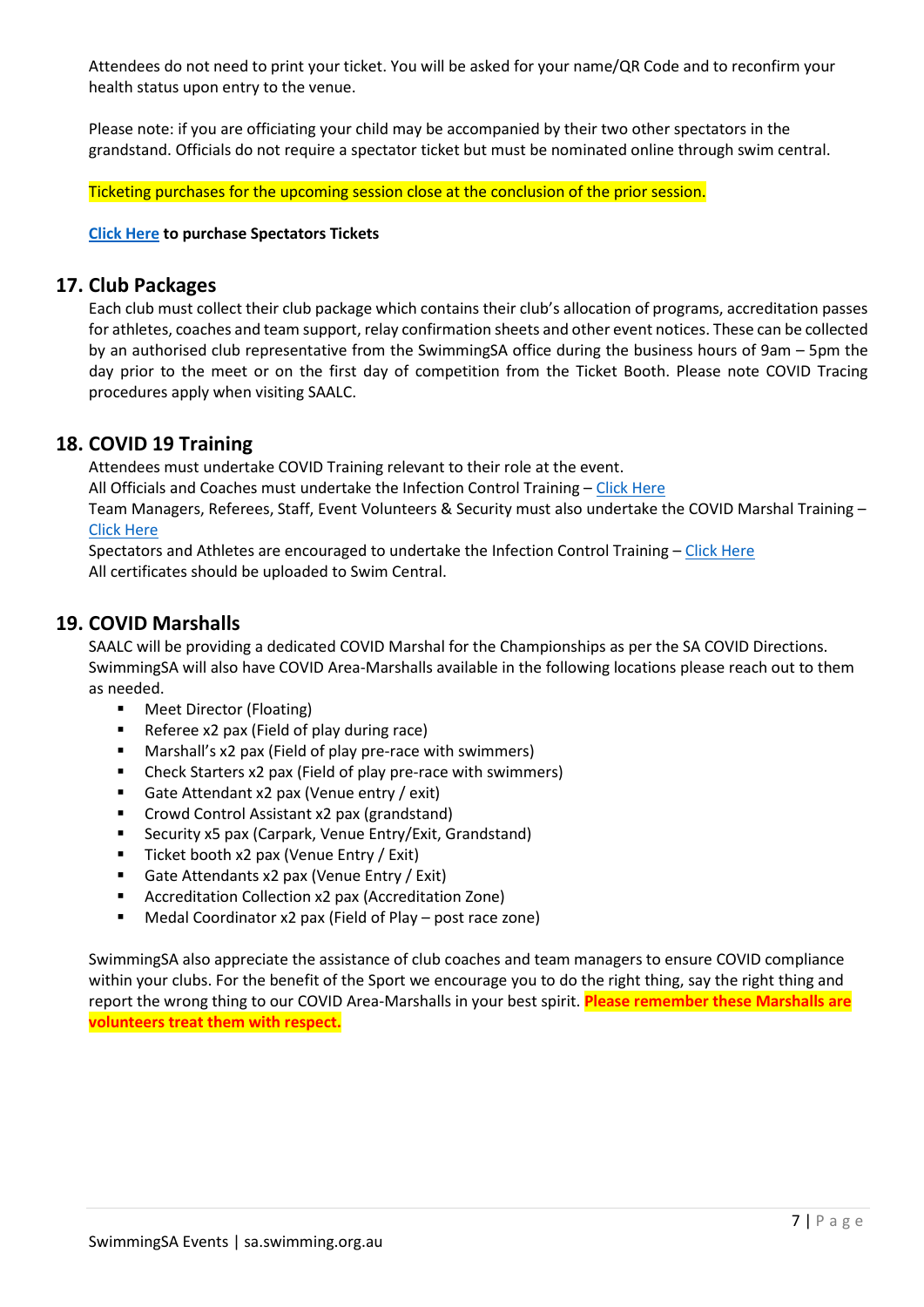# <span id="page-7-0"></span>**20. Health Declaration**

Please do not be complacent or panic about COVID-19. A sensible, cautious and community minded approach to your health at this time is required.

# Do not attend if you are unwell or are experiencing any of the following symptoms

❑Fever ❑Cough ❑Sore throat ❑Muscle and/or joint pain ❑Stuffy nose ❑Headache ❑Fatigue ❑Diarrhoea ❑Vomiting ❑Running nose ❑Breathing difficulty ❑Feeling unwell

By registering to swim, nominating to coach/officiate and/or purchasing a ticket to attend you have agreed to the COVID-19 Terms & Conditions – [Click Here](https://sa.swimming.org.au/sites/default/files/assets/documents/9004%20-%20Terms%20and%20Conditions%20Membership%20-%20COVID-19%20Addendum_0.pdf) to review them or scroll to the end of this information. You will be required to reconfirm verbally upon entry to the venue that you have read, agree, and meet the terms and conditions prior to gaining entry. SwimmingSA and SA Aquatic & Leisure Centre Staff and Security reserve the right to refuse any person venue entry.

# <span id="page-7-1"></span>**21. COVID Tracing**

As per terms and conditions of entry and membership all attendees are required to provide contact details for COVID Tracing purposes. To streamline this process for members at the venue entry SwimmingSA has developed the iPad Check-In App which links with Swim Central. Therefore, please ensure all your membership contact details are up to date on Swim Central. This applies to all swimmers, coaches, parents, officials, and spectators.

You can view each of your family members contact details under the new profile section in Swim Central.

- 1. Log in and click on Profiles
- 2. Select family member and click on the vertical ellipsis dots
- 3. Click Edit Profile and update each tab personal details, contact and address
- 4. Click Update details and move to next family member



# <span id="page-7-2"></span>**22. SA Gov COVID Tracing App**

You will be required to reconfirm verbally upon entry to the venue that you have read, agree, and meet the terms and conditions prior to gaining entry.

You are also required to scan in with the COVID-SAFE SA Gov App – Please use the QR Code available here and at the venue to scan in whilst waiting in line.

SwimmingSA and SA Aquatic & Leisure Centre Staff and Security reserve the right to refuse any person venue entry.



- $\overline{2}$ Scan the above QR code with your phone's camera Enter your name and phone number
- $\overline{a}$ Follow the prompts<br>Done – you're checked in
-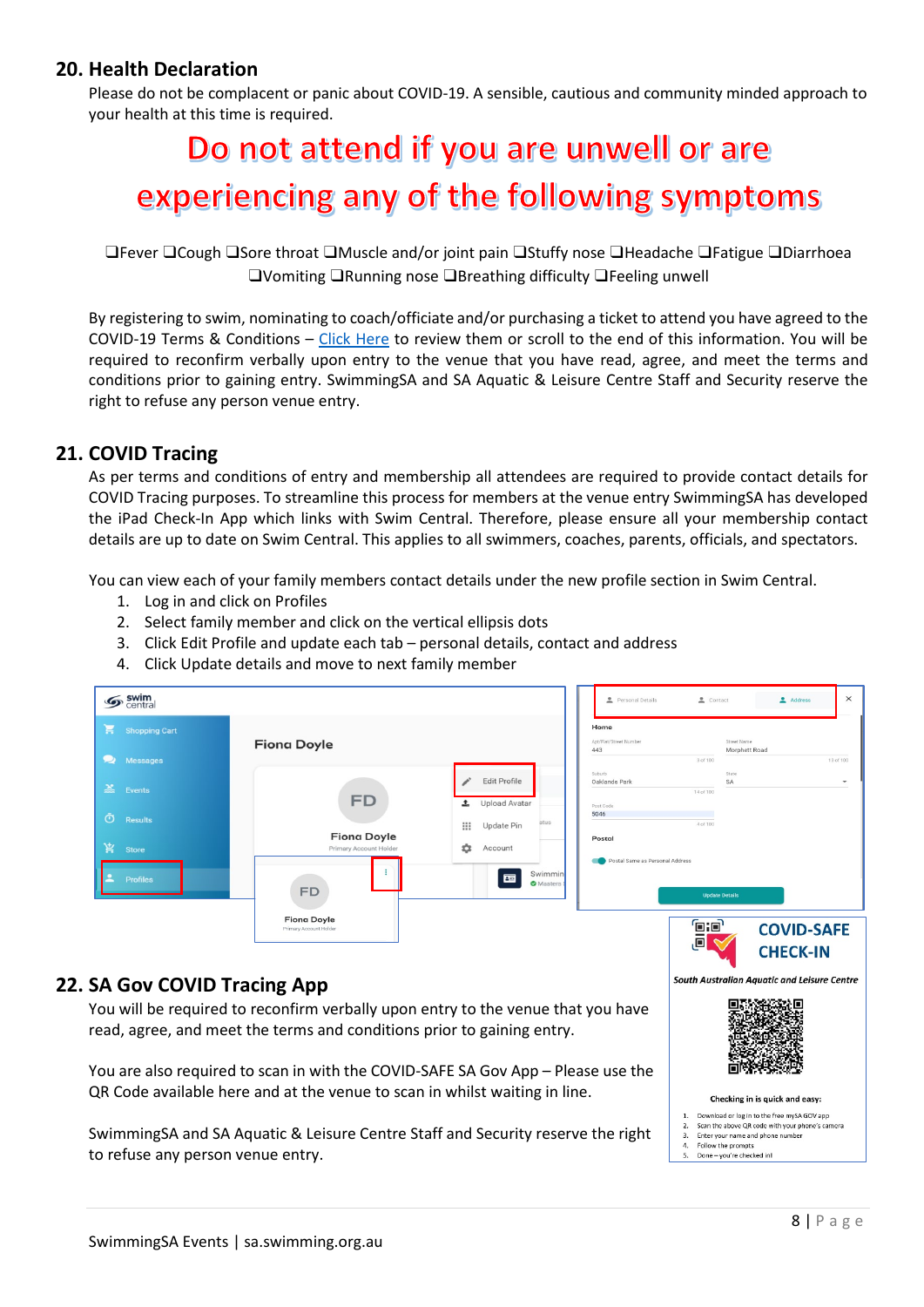# <span id="page-8-0"></span>**23. Signage, Sanitisation, Cleaning & PPE Options**

The Venue will undergo a COVID clean prior to and after each session. During the event Sanitisation stations and PPE are available to attendees in various places at the venue as listed below. Please ensure you utilise the sanitisation stations as needed. We also encourage attendees to bring personal sanitiser an PPE items of your preference. Should you have any questions with regards to this please approach your team manager or COVID area marshal.

Sanitisation Station Points

- All Handwashing locations all bathrooms (2xupstairs, 4xdownstairs + disability)
- **Event Entry**
- **Accreditation Entry**
- **-** Concourse
- Marshalling Room **Function Room**
- **Event Admin**
- AOE Room
- **•** Deck Equipment
- Fridge access

# Signage / Communication Points

In addition to the sanitisation stations in the venue the following locations will also display COVID information and signage for your information:

■ Race Holding Pens

- **T**v's (Video)
- **Scoreboard (Video)**
- Facebook / Email / Website (Video)
- **EDM** to attendees
- Elevators

# <span id="page-8-1"></span>**24. Bathrooms**

Density limits apply to bathrooms. A maximum of 12 persons are allowed in a bathroom at any one time. Please do you best to ensure this limitation is met and do not congregate in the bathroom

# <span id="page-8-2"></span>**25. Food and Drink**

The grandstand Kiosk will be available for food and beverages. Please note social distancing applies when waiting to be served. Kiosk is cashless. All food and drink must be consumed in your seat in the grandstand. **NO Gathering on the Concourse**

# <span id="page-8-3"></span>**26. Pre-Order Dinner Meals**

TBC

# <span id="page-8-4"></span>**27. Officiating**

All officials must nominate on Swim Central – See accreditation Information above.

Please note to meet density and distancing requirements the official's room has been relocated to the **FUNCTION ROOM on Level 2** and only those who have nominated to officiate are permitted in the function room.

The Function Room can be accessed via:

- the elevator from event entry or concourse level 1; or
- **Fig. 5 From Bay 6 in the grandstand.**

Please note the function room may be used for multi-purposes during the event therefore all personal belongings should be left in lockers near warm up pool or with family/friends in the grandstand.

Officials Briefing is 30mins prior to the start of each session (8:30am & 4:30pm) in the function room – please ensure you are on time for the briefing. As some procedural changes are in place during COVID for officials.

[Click Here](https://sa.swimming.org.au/events/202021-sa-state-age-lc-championships) to view Officials Roster & Allocations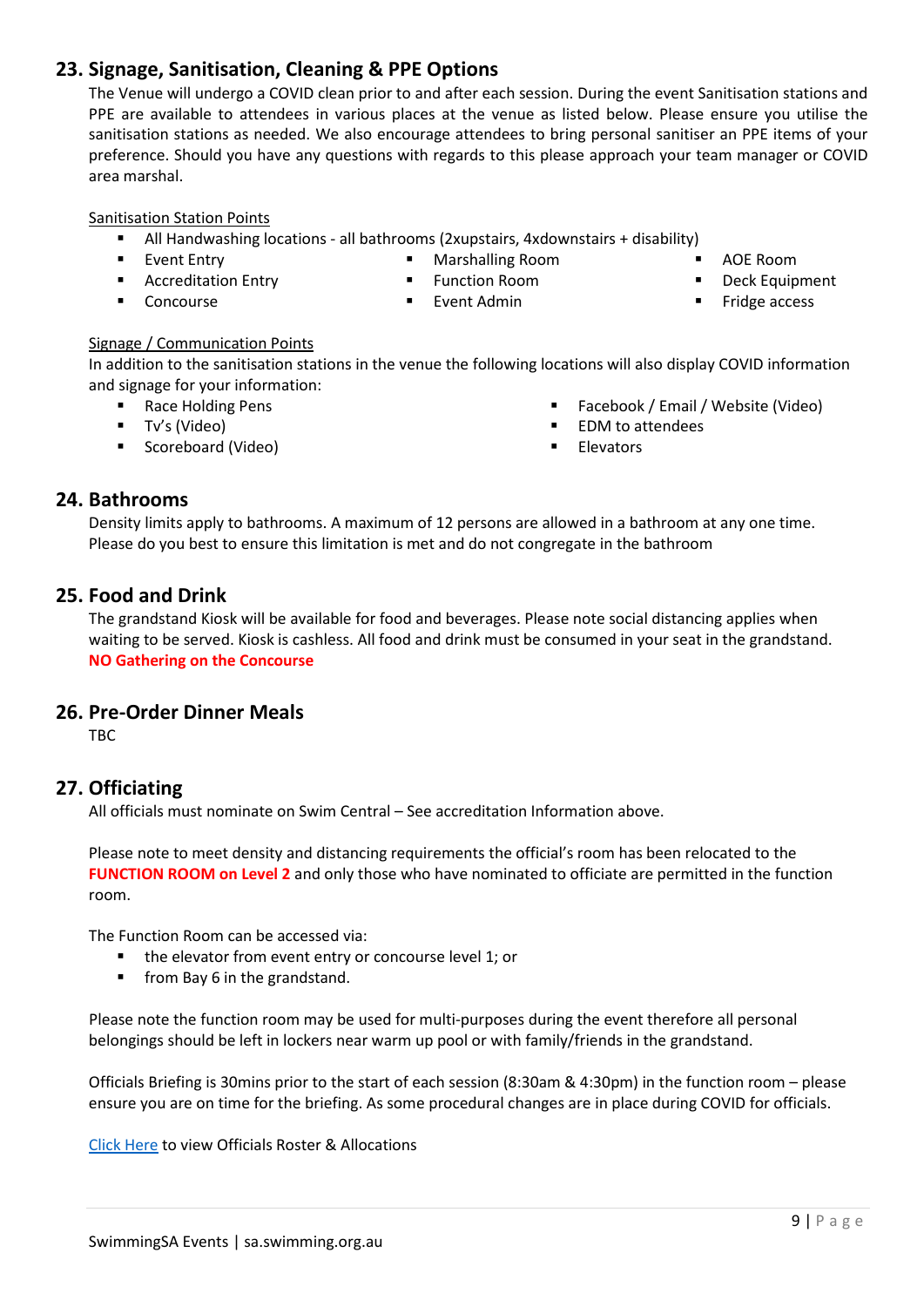# <span id="page-9-0"></span>**28. Venue Parking & Traffic Management**

The SA Aquatic and Leisure Centre will be busy during all days of this event. SwimmingSA recommends the use of public transport to access the venue. For detailed information on public transport services please call Adelaide Metro on 1300 311 108 or go to their website [www.adelaidemetro.com.au](http://www.adelaidemetro.com.au/)

There will be changes to parking access at the SA Aquatic and Leisure Centre during event days. All access to the venue carpark is via Morphett Road only. Exit is through the multi-story carpark exit to Milham Street. There is limited parking in the outdoor parking area as most carparks are reserved during this event. The SA Aquatic and Leisure Centre carpark will be managed by security attendants during all sessions.

## **Please note COVID restrictions apply to Lifts – MAXIMUM CAPACITY OF 5 PEOPLE AT ANYONE TIME**

SwimmingSA recommends that if you are not travelling to the venue via public transport that you arrive early to secure a park. Please keep in mind that if you move your vehicle between sessions that there may not be spare parks when you return.

Parking is not available for group transport vehicles on site or Westfield Marion. Drop off zones are located on Morphett Road (near Accreditation Entry) and on Warracowie Way (near Marion Cultural Centre).

**To assist with traffic flow in the SA Aquatic and Leisure Centre and Oaklands Park area, SwimmingSA has secured car parks for Officials at Westfield Marion. These parks must be utilised by Officials only on the session which you are working. Use your accreditation pass to gain access to this parking space. Please note that your pass does not allow you to park onsite at the SA Aquatic and Leisure Centre. Enter Westfield Marion from Warracowie Way and turn left towards the Marion Cultural Centre, Parking attendants will guide you to your park.**

# <span id="page-9-1"></span>**29. Venue Access Information**

Access to the event is via both the Accreditation and Event Entry.

Access to the venue for swimmers, officials, coaches, and spectators is specifically allocated by time and entrance. Club Allocations will be published after the close of entries. Please ensure you are socially distancing and being patient when queuing at the venue entry.

| Group                                | <b>Entrance</b> | ΑM     | <b>PM</b>          |
|--------------------------------------|-----------------|--------|--------------------|
| <b>Officials &amp; Team Managers</b> | Event           | 7:30am | 3:30 <sub>pm</sub> |
| Athletes & Coaches:                  | Accreditation   | 7:30am | 3:30 <sub>pm</sub> |
| Spectators Group 1:                  | Event           | 7:40am | 3:40 <sub>pm</sub> |
| Spectators Group 2:                  | Accreditation   | 7:50am | 3:50 <sub>pm</sub> |

Parents who are officiating may choose to enter in the official's group or with your child. Note: Swimmers are not required to line up and may directly enter the venue at their designated entry time.

# <span id="page-9-2"></span>**30. Warm Up Times**

Swimmers and coaches please note the competition pool is available for warm up during the times below:

- 7:30am 8:45am
- $\blacksquare$  3:30pm 4:45pm

In addition, the water polo/diving pool is available for warm up and cool down from gates open until 15mins after the conclusion of each session.

Please ensure social distancing where possible when undertaking all activities at the pool. Athletes please note - NO BAGS ALLOWED ON POOL DECK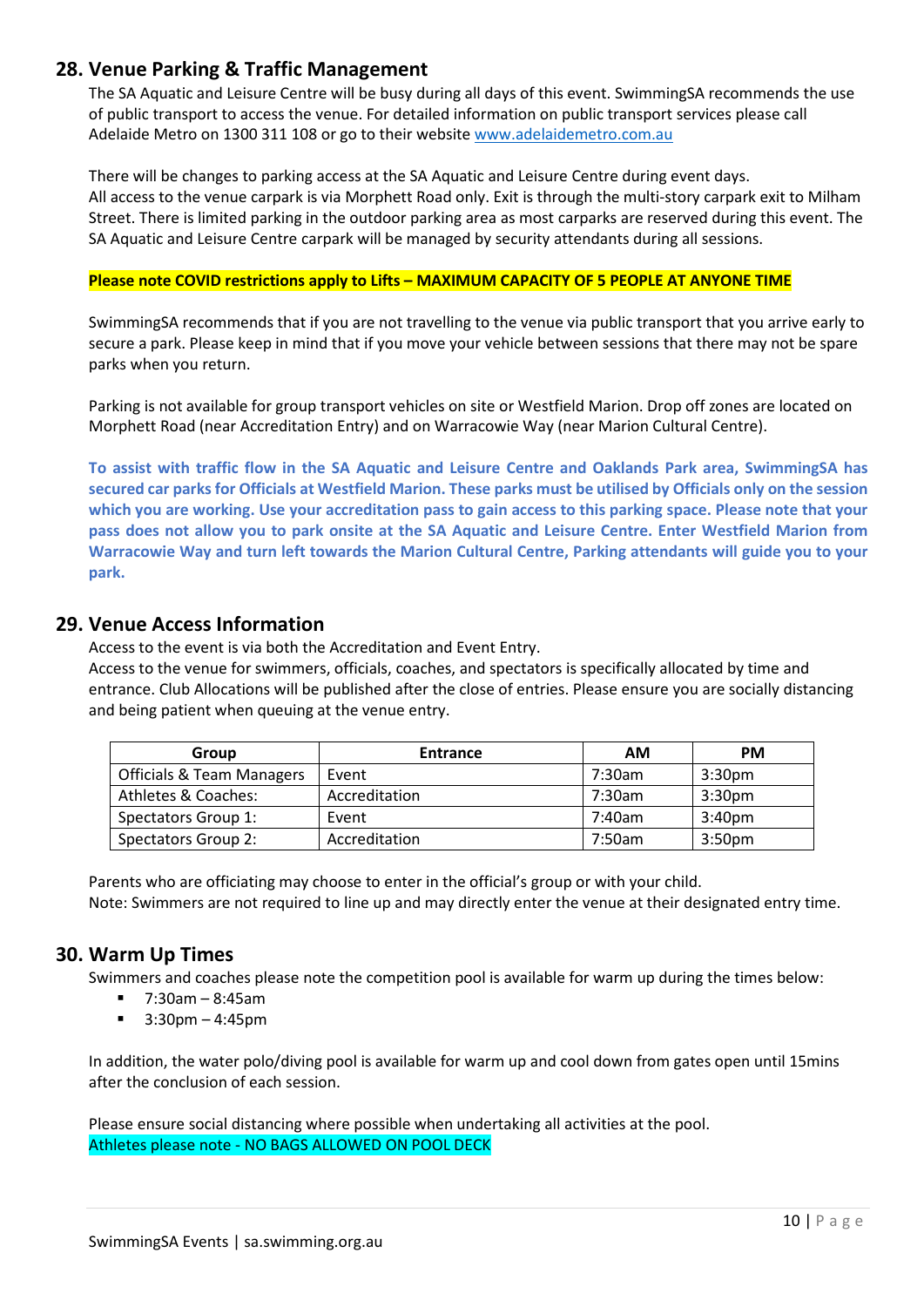# <span id="page-10-0"></span>**31. Seating**

Allocated seating by Bay will be used during this event. Seating allocation will be available after the close of entries. Please ensure you are social distancing by skipping a seat between each person and sitting in a checkerboard setting in your bay. This means do not sit:

- next to; or
- **·** immediately in front; or
- **F** immediately behind another person.

Do not sit in a disability seat unless it has been allocated to you.

**There is a coach viewing area on pool deck adjacent to the marshalling room. This is not an area for swimmers to hang out in. There is NO seating on Pool Deck all coaches, managers and swimmers must sit in grandstand unless warming up or cooling down.**

# <span id="page-10-1"></span>**32. Venue Pathways & Map**

Please note a one-way traffic pathway "loop" applies when you are in the venue. **Map available soon**

Once you are in the venue:

- Access to pool deck for warm up is from the event entry stairs only.
- **Access to the grandstand is from the event entry stairs only.**
- Access to the marshalling room is from both the accreditation and event entry stairs.

## <span id="page-10-2"></span>**33. By-Laws**

This event is conducted under the SwimmingSA Swimming Rules and Event By-Laws. To view these documents please [CLICK HERE.](https://sa.swimming.org.au/sites/default/files/assets/documents/1005%20-%20SSA%20Event%20By%20Laws%20-%20Updated%20October%202018.pdf)

Note the by-laws may be modified as necessary to ensure a COVID Safe Environment.

# <span id="page-10-3"></span>**34. Marshalling and Withdrawals**

COVID Restrictions require Only 55 swimmers to be in the marshalling room at any one time several events have been separated to ensure smaller number of heats per event.

#### **Athletes - Please do not attend marshalling until your event is listed on the scoreboard.**

Once in marshalling you **MUST remain in your allocated seat**. Do not leave any personal items in the marshalling room you will not be able to retrieve them after your race.

Any competitor who fails to report to the marshalling area at least ten minutes prior to the scheduled time for the start of the session on the day if entered in the first event, or when called to marshalling on the scoreboard or by the announcer they will not be allowed to swim at the discretion of the Referee. All heats in an event (including heat of 800m and 1500m) shall be deemed to be one event for the purpose of this rule.

Intending not swim / No-Show for Timed Finals / Withdrawal process:

All withdrawals shall be done by the Team Manager in the Event Control Room.

Athletes are required to surrender their accreditation pass at Marshalling when checking in. Athlete accreditations will be held by the marshals and check starters until the conclusion of their race where the swimmer will need to collect it from the accreditation table via the competition pool exit point.

*Note: Sanitisation station will remain located in the Marshalling Room*

# **Skip a Seat**

Give each other space for COVID-19 safety.

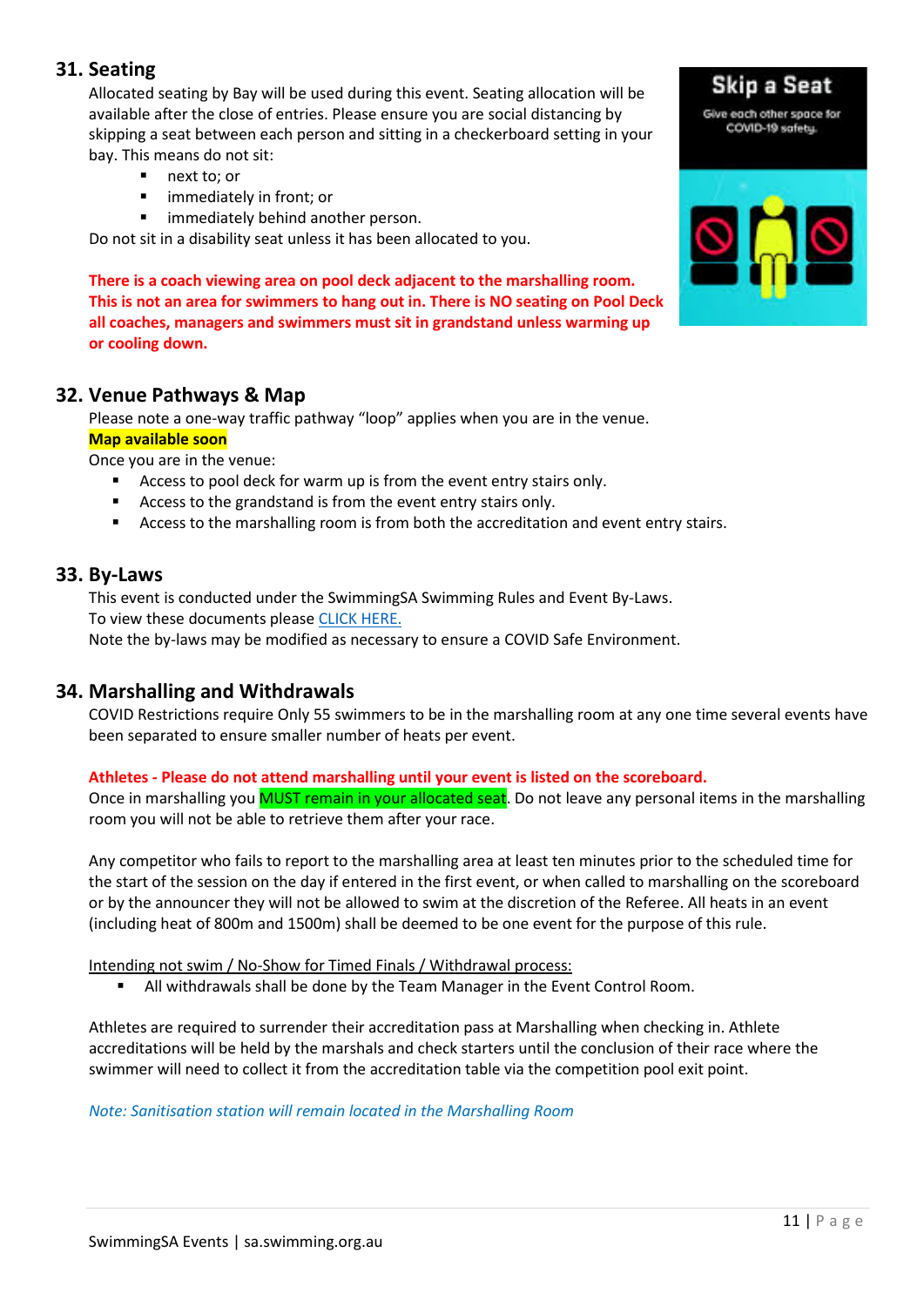# <span id="page-11-0"></span>**35. Distance Event Marshalling**

All swimmers or their representative must check in during the session in which the **Slow Heats** of the 400m Freestyle, 800m Freestyle & 1500m Freestyle are to be swum. Failure to report will see a swimmer withdrawn from their heat and unable to compete in the event.

# <span id="page-11-1"></span>**36. Meet Programs and Results**

Please note to reduce manual handling spectator programs must be PRE-ORDERED. [Click Here](https://swimcentral.swimming.org.au/bounce?returnUrl=%2Fevents%2F96161179-71e9-41da-91bd-c02212cf2a45%2Ftickets) to Order your program. Meet Mobile and Live Results will be in use for results. Paper results will not be printed for spectators. Programs will be available for coaches and team managers in the Club Packs.

# <span id="page-11-2"></span>**37. Awards and Recognition**

INDIVIDUAL – Points are awarded in the following places:

| 1st       | າກd      | າrd      | $\mathbf{A}^{\text{th}}$ | rth.        | cth      | っth      | 8 <sup>th</sup> | <b>ath</b>  | $10^{\text{th}}$ |
|-----------|----------|----------|--------------------------|-------------|----------|----------|-----------------|-------------|------------------|
| 10 points | 9 points | 8 points | points                   | points<br>ь | 5 points | 4 points | 3 points        | points<br>▵ | 1 point          |

If a visitor has placed in an individual or team event, they shall score the same points as if a SwimmingSA registered swimmer had achieved this place (no swimmer in the top 10 will need to have their points adjusted)

The following perpetual trophies will be awarded at the championships:

- HARRY EATON CUP Best individual performance at State Championships (% of SA Record)
- PETER BOWEN PAIN DEVELOPMENT TROPHY SA Female Age Swimmer of the Meet State LC Championships (Points Gained in both Age and Open)
- PETER BOWEN PAIN DEVELOPMENT TROPHY SA Male Age Swimmer of the Meet State LC Championships (Points Gained in both Age and Open)
- SWIMMINGSA STATE CHAMPIONSHIP SHIELD Club gaining most points at State Age and Open LC Championships (individual and Relay)
- THE WAITE CUP Most Outstanding Breaststroke Performance in any distance at State Long Course Championships by a SA Swimmer (% SA Record)

These trophies/awards will be presented as the championships progress and results become available.

# <span id="page-11-3"></span>**38. Swimwear (EBL 15.1)**

(1) The swimsuits of all swimmers shall be in good moral taste and suitable for the individual sports discipline.

(2) All swimsuits shall be non-transparent and must conform with FINA approved standards in all respects. OR

(3) Until otherwise directed by SSA, swimmers may wear 'traditional' swimsuits provided the suits meet the following criteria:

(a) Men's swimwear may not extend above the navel or below the knee. Women's swimwear shall not cover the neck, extend past the shoulders or below the knee.

(b) No zippers or other fastening devices are allowed except for a waist tie on traditional swimsuits.

(c) Suits must be of a textile material and must not contain any non-textile material such as polyurethane or neoprene.

Modification of a swimsuit to accommodate a competitor's disability is permitted (IPC 2.13.2). Proposed modification shall be submitted in writing to SwimmingSA for approval at least 14 days prior to the meet. Approval letter and modified swimsuit(s) shall be presented to the Referee prior to the swimmers first event at the competition.

The Referee of a competition has the authority to exclude any competitor whose swimsuit does not comply with this By-Law. Swimwear is limited to one (1) swimsuit.

# **EBL 15.2 – ADDITIONAL SWIMSUIT GUIDELINES FOR AGE GROUP EVENTS**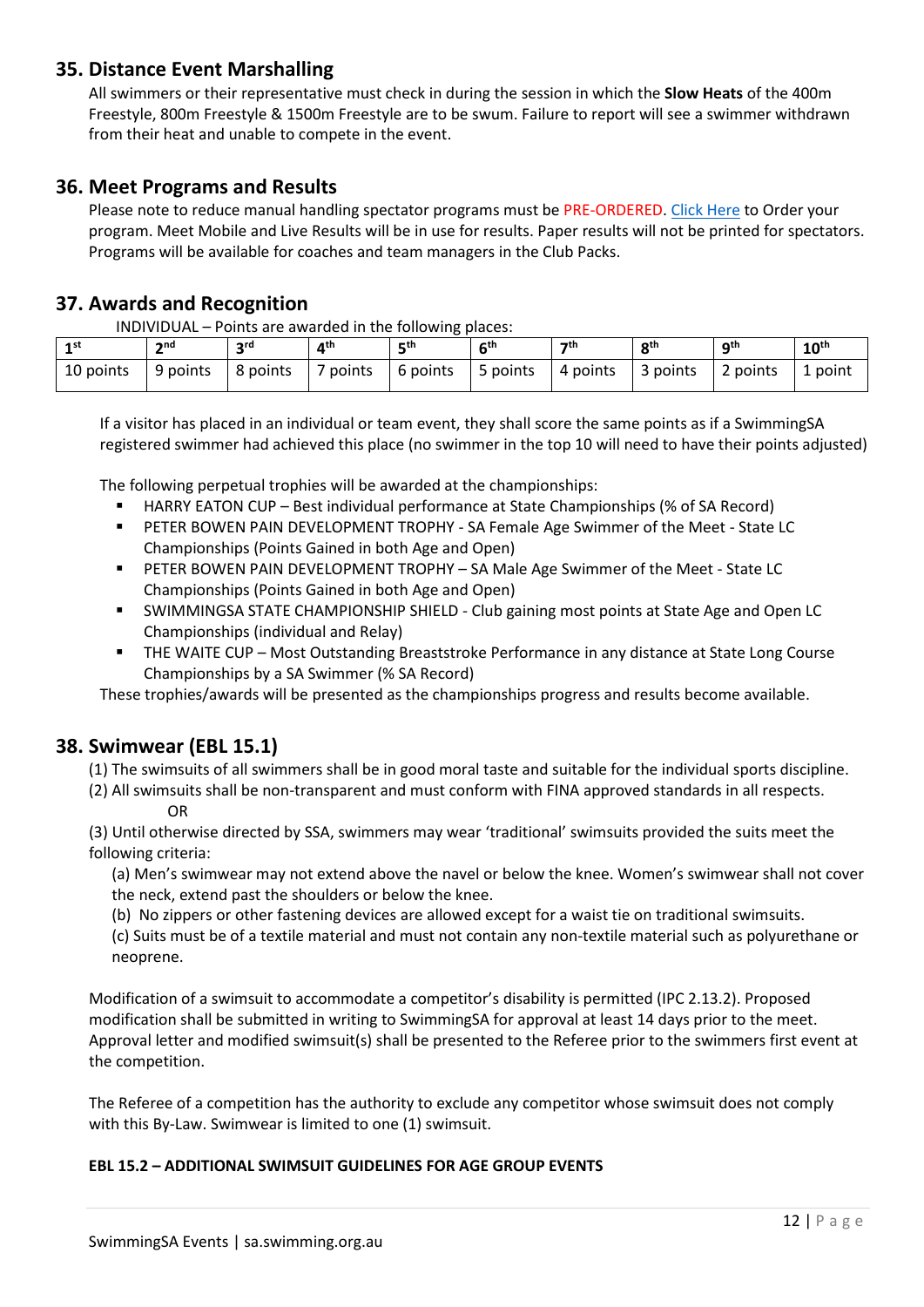All swimwear worn by competitors in Age Group Events (18 and under) conducted in Australia shall be commercially available products. Swimwear worn by competitors in Age Group Events shall conform to the following design:

- Men's swimwear is limited to one (1) swimsuit that covers at most the body surface from navel to knee. Swimwear may not extend above the navel or below the knees;
- Women's swimwear is limited to one (1) swimsuit that is of "open back" and "open shoulder" designs that may extend down to the knee. Swimwear must not extend below the knees. Swimwear must not have a zipper or any type of fastening devices except for a waist tie on traditional swimsuits.

Suits must be of textile material and must not contain any non-textile material such as polyurethane or neoprene.

# <span id="page-12-0"></span>**39. Strapping and Taping**

Swimmers must cover any wounds with waterproof dressing (not band aids) and may after presentation to the Referee of the meet use tape to hold the dressing in place as long as it does not give the swimmer any advantage. Any other strapping must be presented to the Referee who will decide if it gives the swimmer any advantage. Strapping not approved by the Referee is forbidden.

# <span id="page-12-1"></span>**40. Emergency Procedures**

In the event of an emergency at the SA Aquatic and Leisure please listen carefully to stadium announcements and follow the direction of venue staff.

Stage 1: Upon hearing the alert tones (Beep.. Beep.. Beep..)

■ Be aware of an emergency

DO NOT EVACUATE ON THIS TONE

Stage 2: Upon hearing the alert tomes (Whoop.. Whoop.. "Evacuate Now")

- Evacuate the venue immediately via the nearest safe exit
- **DO NOT USE ANY LIFTS**
- **Proceed to your nearest external assembly area**
- **DO NOT RE ENTER THE BUILDING until authorised**

The emergency assembly area is located at the northern side of Bunnings Warehouse (carpark) closest to the Centrelink/Medicare building.

# <span id="page-12-2"></span>**41. Medical Directory**

| <b>SERVICE</b>                                     | <b>ADDRESS</b>        | <b>SUBURB</b>         | <b>PHONE</b> |  |  |
|----------------------------------------------------|-----------------------|-----------------------|--------------|--|--|
| <b>Emergency (Ambulance, Police, Fire 000)</b>     |                       |                       |              |  |  |
| <b>Marion Domain Medical Centre</b>                | 453 Morphett Road     | <b>OAKLANDS PARK</b>  | 08 8375 7000 |  |  |
| United Chemist Express Marion<br>Domain            | 453 Morphett Road     | Oaklands Park         |              |  |  |
| Royal Adelaide Hospital                            | Port Road             | ADELAIDE              | 08 7074 0000 |  |  |
| Queen Elizabeth Hospital                           | 28 Woodville Road     | <b>WOODVILE SOUTH</b> | 08 8222 6000 |  |  |
| Modbury Hospital                                   | 41-69 Smart Road      | <b>MODBURY</b>        | 08 8161 2000 |  |  |
| <b>Flinders Medical Centre</b>                     | <b>Flinders Drive</b> | <b>BEDFORD PARK</b>   | 08 8204 5511 |  |  |
| Ashford Hospital<br>*does not offer 24hr emergency | 55 ANZAC Highway      | <b>ASHFORD</b>        | 08 8375 5222 |  |  |
| Calvary Wakefield Hospital                         | 300 Wakefield Street  | ADELAIDE              | 08 8405 3333 |  |  |

# <span id="page-12-3"></span>**42. Warm Up Procedures**

The following general pool procedure for the Main Competition Pool must be observed during warm up times:

Lane 0 **Back starts (one way from start end)**, walk back Lane 1 **Pace swimming (no diving)**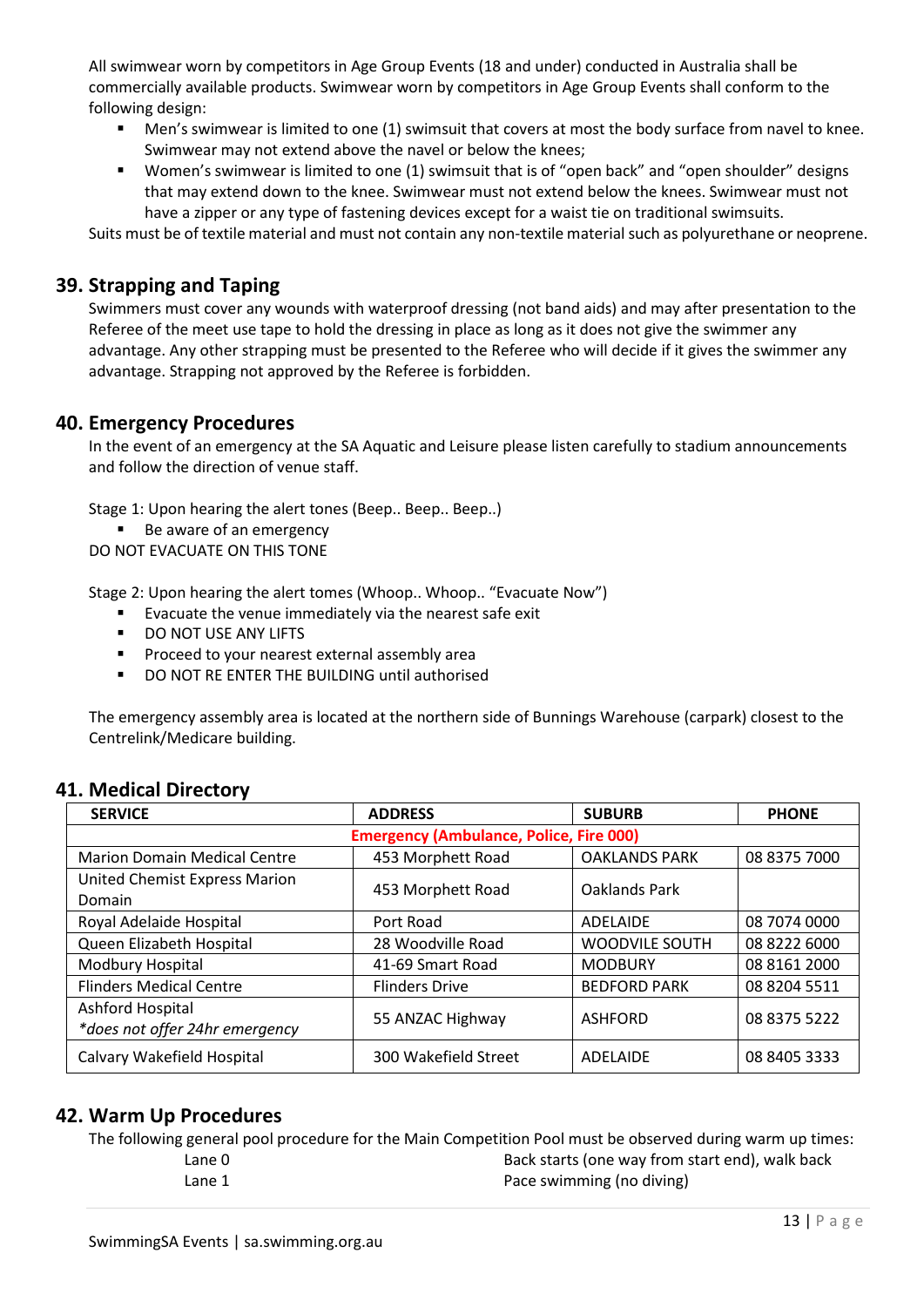| Lanes $2 - 7^*$ | Circle swimming lanes (no diving)              |
|-----------------|------------------------------------------------|
| Lanes 8         | Dive Start (one way from start end), walk back |
| Lane 9          | MC athletes only                               |

The following general pool procedures for the Warmup Pool must be observed during warm up times:

| Lane 1       | Dive & back starts (one way from block), walk back |
|--------------|----------------------------------------------------|
| Lane 2       | MC athletes Only                                   |
| Lanes 3 – 10 | Circle swimming (no diving)                        |

# <span id="page-13-0"></span>**43. Medal Presentation Protocols**

Medals shall be awarded to the first three placegetters in each event, with gold for first place, silver for second and bronze for third. If equal placing occurs then medals shall be awarded to each equal placing, but the next following medal/s shall be omitted.

Medallists must make their way immediately to the presentation desk at the conclusion of their race. Athletes need to take a club shirt onto pool deck for your race (in case they are medallists). Presentations will occur during racing and during breaks in racing. It is important that all athletes and team managers are vigilant and understand the presentation schedule prior to the session commencing.

The procedure for the presentation ceremony shall be:

- **The specified medal presentation music will play for the athletes to walk onto the presentation arena**
- Medals are awarded in order of Bronze, Silver, Gold

COVID Safe Practices Apply to Medal Presentations – There will be no handshaking, hugging or physical contact during presentations please observer the 1.5m rule during this time.

Competitors must remain in the presentation area for official photos.

# <span id="page-13-1"></span>**44. Team Manger Meetings**

It is a requirement that each club have at least one representative at each Team Managers meeting. Meetings will be held at 8:00am each morning and will not be held in the evening unless otherwise called via a venue announcement. If called, an evening meeting will be held at 4:00pm (1 hour prior to the commencement of competition). Team Managers are asked to monitor and remind members of social distancing whilst in the grandstand.

# <span id="page-13-2"></span>**45. Streaming**

The Championships will be live streamed and may be viewed through Swim Tv – [Click Here](https://swimtv.com.au/events/2021-south-australian-age-lc-championships/) to purchase your meet pass to the live stram.

# <span id="page-13-3"></span>**46. Behavioural Guidelines**

SwimmingSA promotes the Behaviour Guidelines to all people involved in any way with the sport of swimming, particularly those responsible for activities involving members under the age of 18. These guidelines highlight the principle and values of SwimmingSA/Swimming Australia and the core principles of the Member and Child Welfare policies. All persons participating at the 2020 South Australian Short Course Championships must adhere to the Behavioural Guidelines/Code of Conduct which can be found here:<https://sa.swimming.org.au/policy>

# <span id="page-13-4"></span>**47. Lost Property**

Event lost property can be found at the event information desk just past the main glass doors leading to the competition pool. Lost property is handed to the SA Aquatic and Leisure Centre at the end of each day.